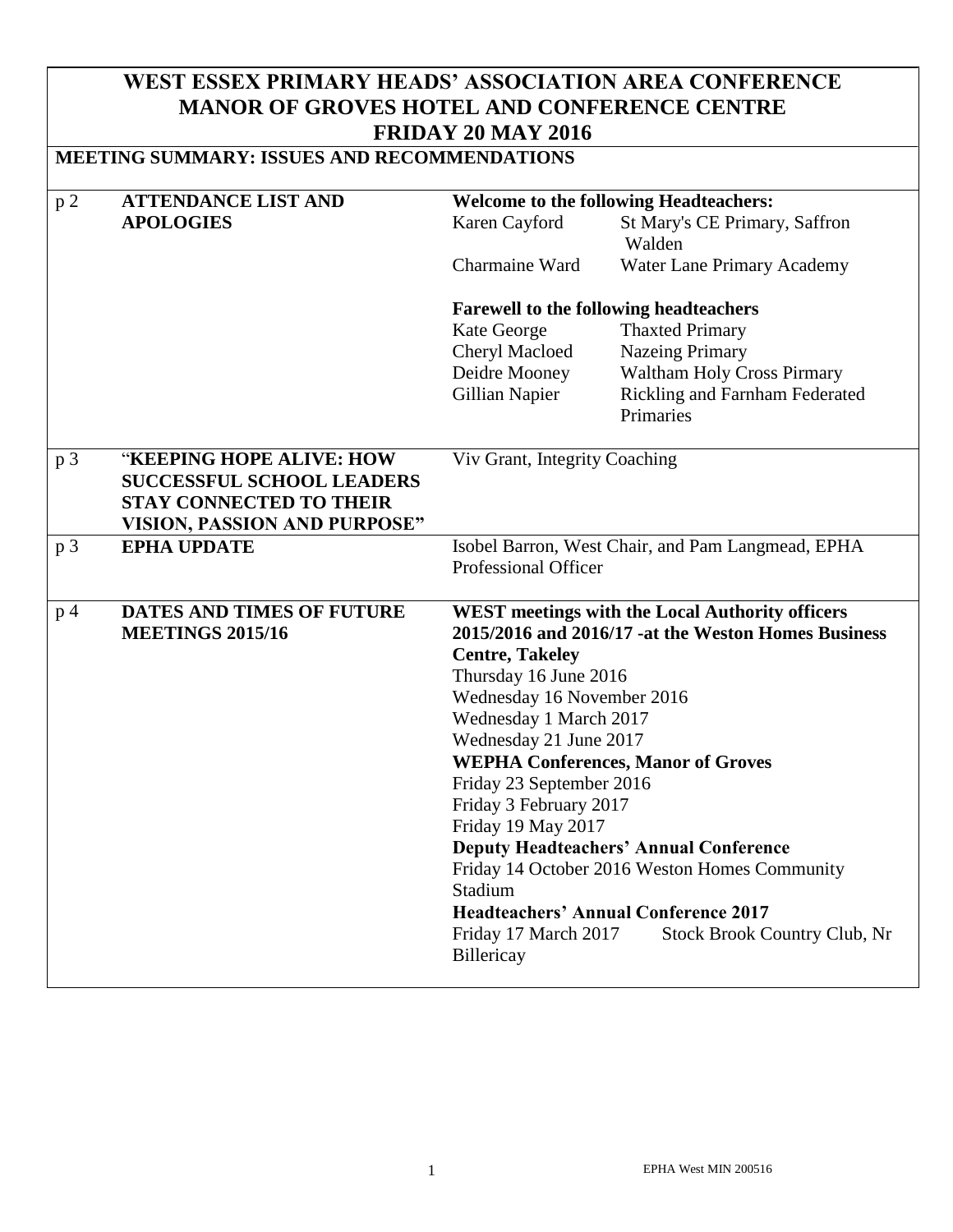# **WEST ESSEX PRIMARY HEADS' ASSOCIATION AREA CONFERENCE FRIDAY 20 MAY 2015**

#### **Present**

Katie George Thaxted Primary

#### **In Attendance**

J Brooks Thaxted Primary

#### **Apologies**

Isobel Barron Roseacres Primary West Chair Gary Brown Ashdon Primary Lucy Mawson Stebbing Primary David Burles Fawbert & Barnard Primary Vicky Early Harlowbury Primary Jonathan Tye Churchgate CE Primary Mary Evans The Henry Moore Primary Adam Vincent Buckhurst Hill Primary Lawrence Garside Felsted Primary Karen Wallace Moreton CE Primary Elizabeth Gelston The Downs Primary Sue Giles Henham & Ugley CE Primary Louise Gurney Debden CE Primary Katie Henson Milwards Primary &Nursery Kate Hockley Radwinter CE Primary

Pam Langmead EPHA Professional Officer Christine Lee The Henry Moore Primary Sarah Cowley The Henry Moore Primary Karen Scott RA Butler Academy Jo Cooper RA Butler Academy Sarah Spaxman RA Butler Academy Viv Grant Integrity Coaching

Lesley Lewis Theydon Bois Primary Julie Lorkins West Vice-Chair/ St Andrew's North Weald

Note: If your attendance or apologies have not been noted please contact the EPHA Professional Officer at pam:@langmead.me.uk for amendment.

Cheryl Macleod Janet Matthews

Rosalind Allsop Clavering Primary Emma Johnson RA Butler Academy Nazeing Primary William Martin Infant & Juniors Emma Bloomfield Purford Green Primary Deidre Mooney Waltham Holy Cross Infants

Rachel Callaghan Katherine Semar Juniors Gillian Napier Farnham & Rickling Federated Primaries Karen Cayford St Mary's CE Primary, SW Christine Peden Pear Tree Mead Primary John Clements Hatfield Heath Primary Julie Puxley Katherine Semar Infants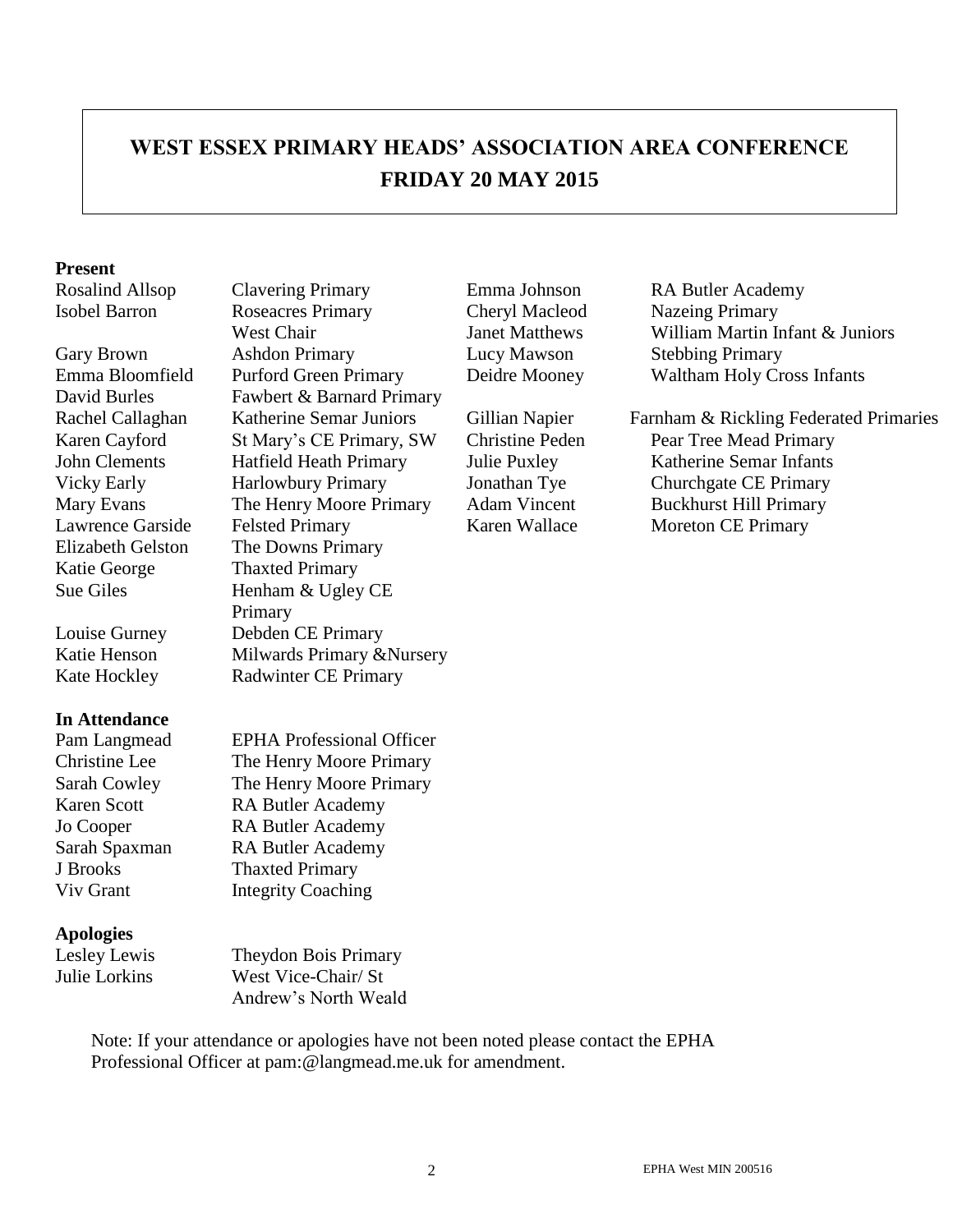## **NOTES OF THE SUMMER TERM WEPHA CONFERENCE HELD ON FRIDAY 20 MAY 2016 COMMENCING AT 9.15 AM**

**CONNECTED TO THEIR VISION, PASSION AND PURPOSE"**

**1.** "**KEEPING HOPE ALIVE: HOW SUCCESSFUL SCHOOL LEADERS STAY** 

Viv Grant is a former Headteacher and has been in the teaching profession for over twentyseven years. A passionate advocate for the promotion of coaching in schools, she is the Director of Integrity Coaching, the UK's leading provider of coaching support for Headteachers and senior school leaders. Her book "**Staying A Head"** [published 2014] is the seminal work in the field and has received much praise from those in the education sector.

Viv has contributed to various books and periodicals on the subjects of well-being, coaching and school leadership; most recently a chapter on "**Supporting Head teachers"** for a newly published book **"Mental Health and Well Being in Teaching and Learning Environments**". Her contributions have also been featured in The Guardian, London Live, Radio Four, Woman's Hour and the World at One.

Viv's session drew on the lessons she has learnt as an Executive coach for senior school leaders. She shared insights into the personal qualities that school leaders need to adopt, to help them develop deep reservoirs of hope, and bounce back from the seemingly neverending challenges of school leadership.

Viv's talks are renowned for renewing school leader's self-belief and courage, and for leaving them feeling inspired to carry on creating better futures for our children.

The headteachers at the conference shared a number of questions within a coaching framework (active listening) – these included:

- 1. What were your reasons for coming into teaching?
- 2. What do you love about being a headteacher?
- 3. What aspects of your identity and integrity feel most supported and engaged by the work that you do?
- 4. Which aspects of your identity and integrity feel most challenged by the work that you do?
- 5. What can you do to keep a deep connection between your vision and values and reasons why you first came into teaching?

Viv Grant can be contacted at http://www.integritycoaching.co.uk/ 0208 767 7664 enquiries@integritycoaching.co.uk

## **2. EPHA UPDATE**

Isobel Barron, the West EPHA Chair, welcomed headteachers to the conference and in particular those Headteachers who have taken up new appointments in the West this term, including:

**Action**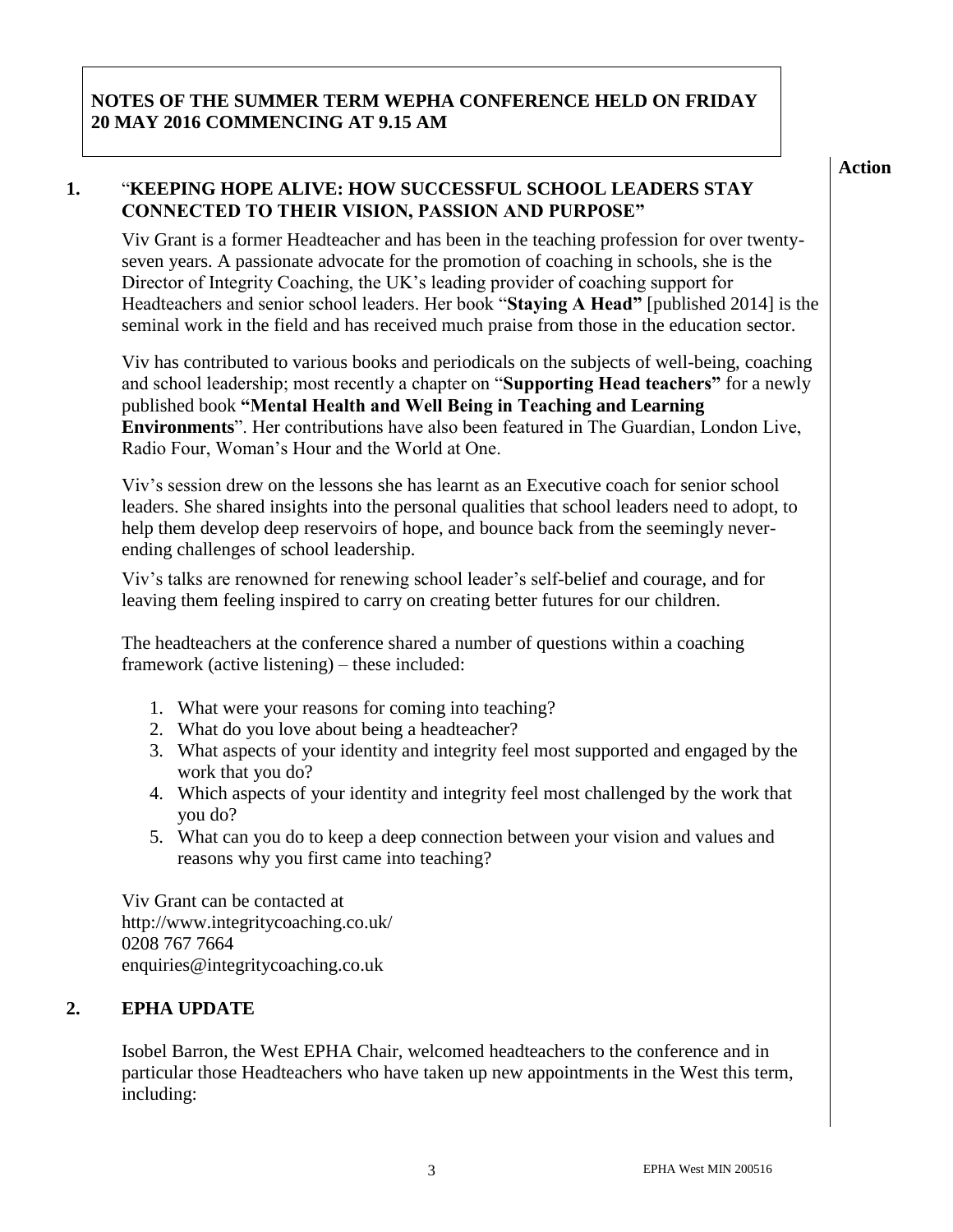#### **Welcome to the following Headteachers:**

Karen Cayford St Mary's CE Primary, Saffron Walden Charmaine Ward Water Lane Primary Academy

#### **Farewell to the following headteachers**

| Kate George           | <b>Thaxted Primary</b>                          |
|-----------------------|-------------------------------------------------|
| <b>Cheryl Macloed</b> | Nazeing Primary                                 |
| Deidre Mooney         | Waltham Holy Cross Pirmary                      |
| Gillian Napier        | <b>Rickling and Farnham Federated Primaries</b> |

Pam Langmead, Professional Officer, mentioned recent discussions with the Local Authority officers, aimed at support for Essex schools – bridging the gap over the next 5 years. While the threat of forced mass academisation has receded, the Local Authority is still likely to lose most, if not all, of the Education Services Grant (ESG) which pays for its school improvement activities and support for schools. LA officers and the three Headteacher Associations have been discussing how schools across the county might be supported in the future, including which "essential services" (some of which we take for granted until we really need them) should be retained and how these might be delivered and funded. To help inform these discussions, the LA has produced a list of existing services, funded as core services by the ESG or as traded services bought by schools. Pam noted that the views of all Essex headteachers are welcomed in order to make an informed decision about future support over the next few years.

She also noted that future funding based speculatively on possible models based on a National Funding Formula, suggest that small schools are likely to face an even more acute funding situation in the future.

John Clements noted that, in these changing and uncertain times, the need for a professional headteachers' association which represents all primary-phase headteachers, whatever their type of school, has never been greater, partly to support heads and to act as a voice at both a local and national level.

Pam reminded heads of the recently produced Support Directory, which can be found on the EPHA website at http://new.essexprimaryheads.co.uk/info-and-documents/welcome-pack

#### **3. DATES AND TIMES OF FUTURE MEETINGS 2015/16 and 2016/17**

## **WEST meetings with the Local Authority officers 2015/2016 and 206/17 -at the Weston Homes Business Centre, Takeley**

Thursday 16 June 2016 Wednesday 16 November 2016 Wednesday 1 March 2017 Wednesday 21 June 2017

#### **WEPHA Conferences, Manor of Groves**

Friday 23 September 2016 Friday 3 February 2017 Friday 19 May 2017

**Deputy Headteachers' Annual Conference** Friday 14 October 2016 Weston Homes Community Stadium